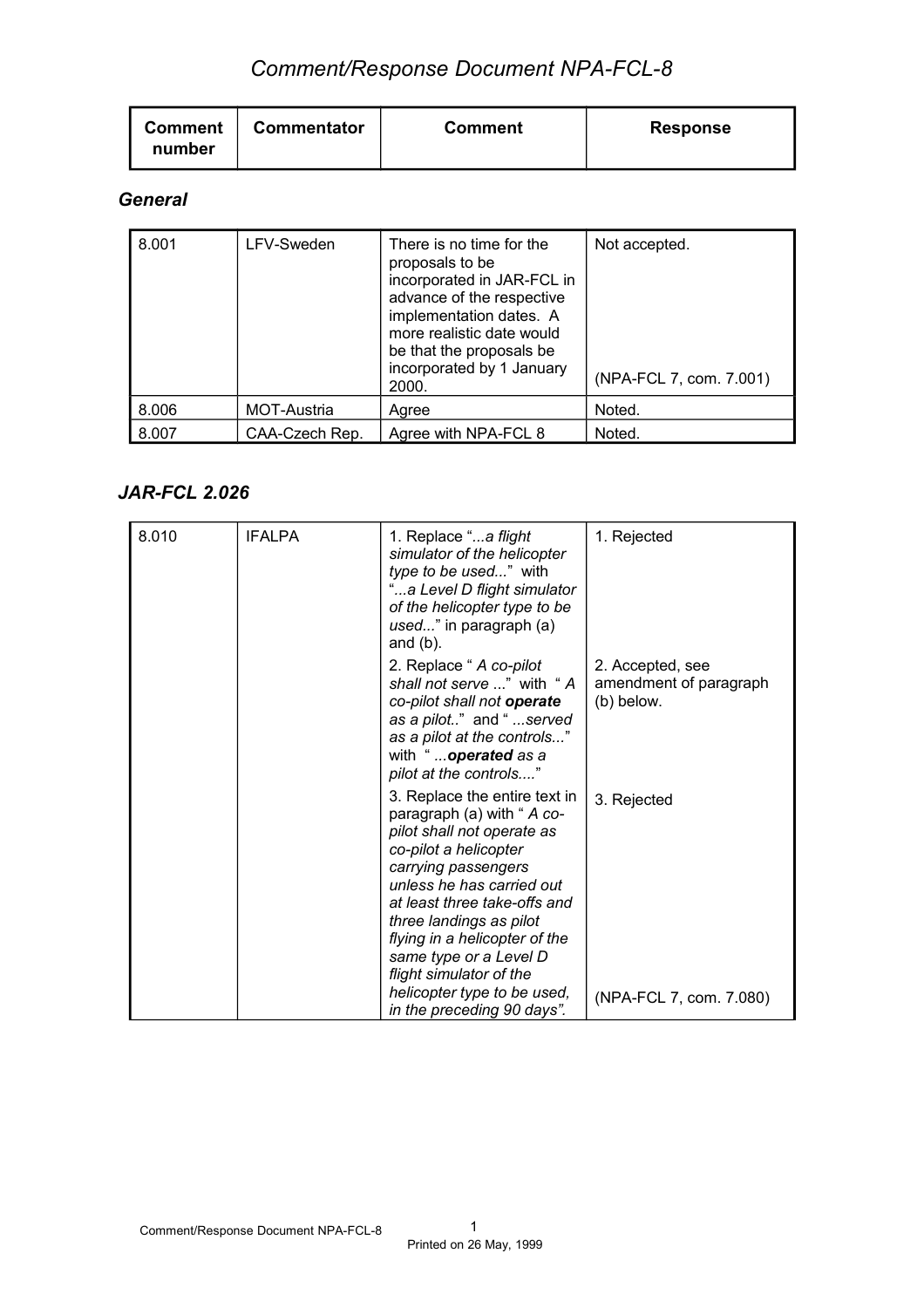| <b>Commentator</b><br><b>Comment</b><br><b>Response</b><br><b>Comment</b><br>number |  |
|-------------------------------------------------------------------------------------|--|
|-------------------------------------------------------------------------------------|--|

#### *Amendment of JAR-FCL 2.026* :

#### JAR–FCL 2.026 Recent experience *for pilots not operating in accordance with JAR-OPS 3*

(a) A pilot shall not operate *a helicopter* as pilot-in-command of a helicopter carrying passengers unless that pilot has made three circuits, each to include take-offs and landings, as pilot flying in a helicopter of the same type or a flight simulator of the helicopter type to be used, in the preceding 90 days; and

(b) A co-pilot shall not serve *operate* as pilot at the flying *flight* controls of a helicopter carrying passengers during take-off and landing unless that pilot has served *operated* as pilot flying during take-off and landing in a helicopter of the same type or a flight simulator, of the helicopter type to be used, in the preceding 90 days.

(c) Text unchanged, as in NPA-FCL 8

| 8.019 | CAA-UK | Paragraph (a), third line,<br>from "as pilot flying in an<br>helicopter" delete "in" | Covered by text change as<br>above. |
|-------|--------|--------------------------------------------------------------------------------------|-------------------------------------|
|       |        |                                                                                      | (NPA-FCL 7, com. 7.019)             |

#### *JAR-FCL 2.040*

| 8.020 | LFV-Sweden | 1. For JAR-FCL 2.040(a)<br>replace NPA text with :<br>" Student pilots and<br>licence holders shall not<br>act as pilot in any pilot<br>operating capacity at any<br>time when they are aware<br>of any decrease in their<br>medical fitness which<br>might render them unable<br>to perform in such<br>capacity".<br>2. In JAR-FCL 2.040(b)<br>delete "Holders of<br>medical certificates" and<br>substitute " Student pilots<br>and licence holders". | 1. Rejected, a medical<br>certificate is not required<br>before the first solo flight.<br>2. Rejected, see above.<br>(NPA-FCL 7, com. 7.074) |
|-------|------------|---------------------------------------------------------------------------------------------------------------------------------------------------------------------------------------------------------------------------------------------------------------------------------------------------------------------------------------------------------------------------------------------------------------------------------------------------------|----------------------------------------------------------------------------------------------------------------------------------------------|
| 8.002 | CAA-UK     | Paragraph (b), line 3<br>amend to read "or<br>receive any other<br>treatment"                                                                                                                                                                                                                                                                                                                                                                           | Accepted, in line 3 replace<br>"use" with "undergo".<br>(NPA-FCL 7, com. 7.005)                                                              |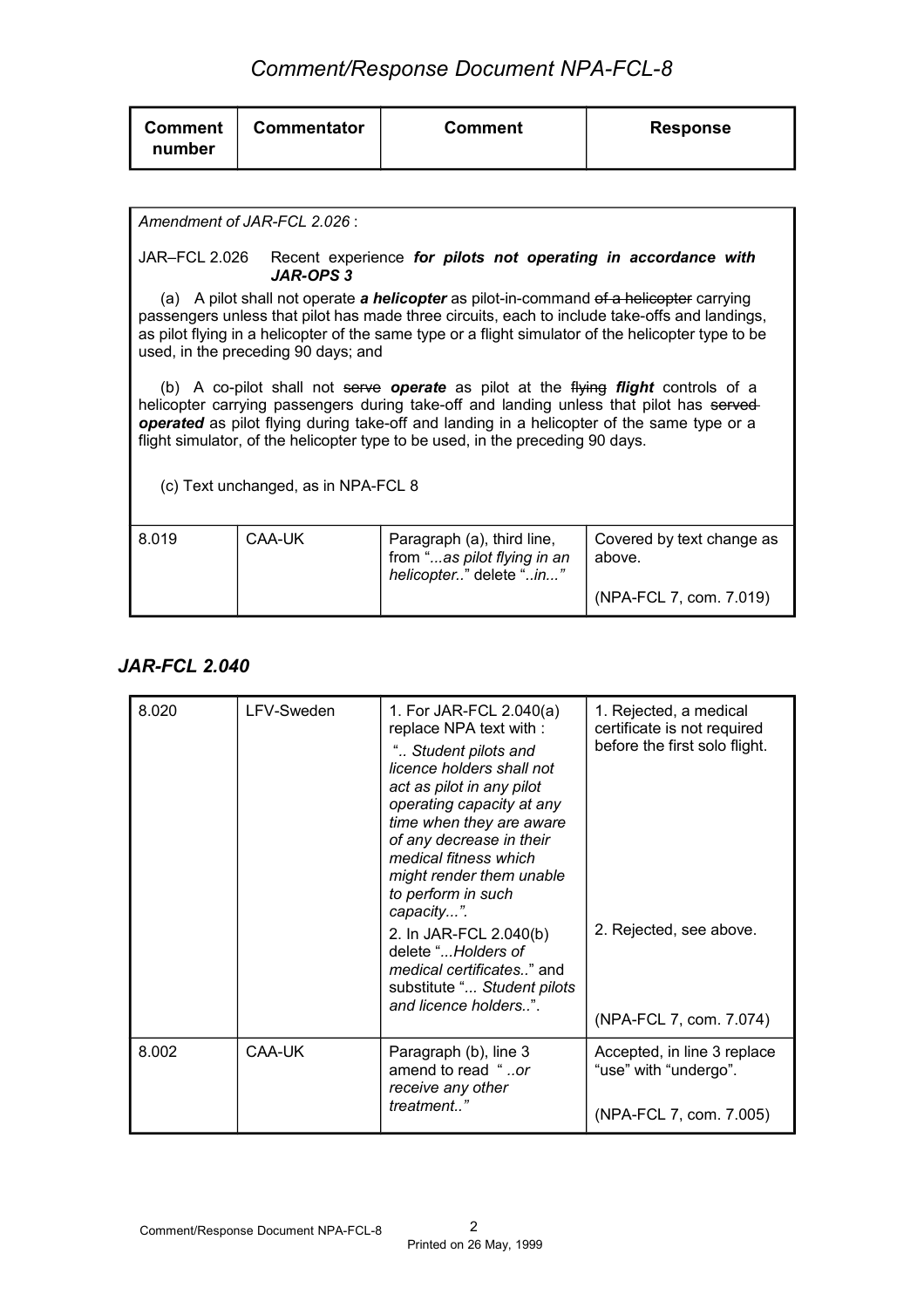| <b>Commentator</b><br><b>Comment</b><br>number | Comment | <b>Response</b> |
|------------------------------------------------|---------|-----------------|
|------------------------------------------------|---------|-----------------|

#### *JAR-FCL 2.050*

| 8.003 | LFV-Sweden | 50% of the co-pilots flying<br>time is a requirement in<br><b>ICAO Annex 1</b>                                                                                             | Rejected, outdated ICAO -<br>Co-pilot has captain<br>experience today.<br>However, for clarification<br>the FCL Committee agreed<br>to recommend an<br>amendment of the definition<br>of Co-pilot in JAR 1, to read<br>the same as in JAR-FCL<br>$2.080$ (c)(2). The actual<br>definition is not clear<br>enough. See below.<br>(NPA-FCL 7, com. 7.006) |
|-------|------------|----------------------------------------------------------------------------------------------------------------------------------------------------------------------------|---------------------------------------------------------------------------------------------------------------------------------------------------------------------------------------------------------------------------------------------------------------------------------------------------------------------------------------------------------|
|       |            | Recommendation for the amendment of the definition of Co-pilot in JAR 1:<br>The holder of a pilot licence occupying a pilot seat as co-pilot on a helicopter on which more |                                                                                                                                                                                                                                                                                                                                                         |
|       |            | than one pilot is required under the type certification of the helicopter, or the regulations under                                                                        |                                                                                                                                                                                                                                                                                                                                                         |

### *Appendix 1 to JAR-FCL 2.055*

which the flight is conducted.

| l 8.004 | LFV-Sweden | What kind of authorisation<br>does the FTD and FNPT I -<br>instructor get?<br>It needs clarification. | It is sufficient for them to be<br>named in the FTO<br>approval. |
|---------|------------|-------------------------------------------------------------------------------------------------------|------------------------------------------------------------------|
|         |            |                                                                                                       | (NPA-FCL 7, com. 7.007)                                          |

## *Appendix 2 to JAR-FCL 2.055*

| 18.016 | CAA-UK | <sup>1</sup> Renumber paragraphs 26<br>$\frac{1}{2}$ and 27, to read 25 and 26. | Rejected, covered by a<br>previous editorial change |
|--------|--------|---------------------------------------------------------------------------------|-----------------------------------------------------|
|--------|--------|---------------------------------------------------------------------------------|-----------------------------------------------------|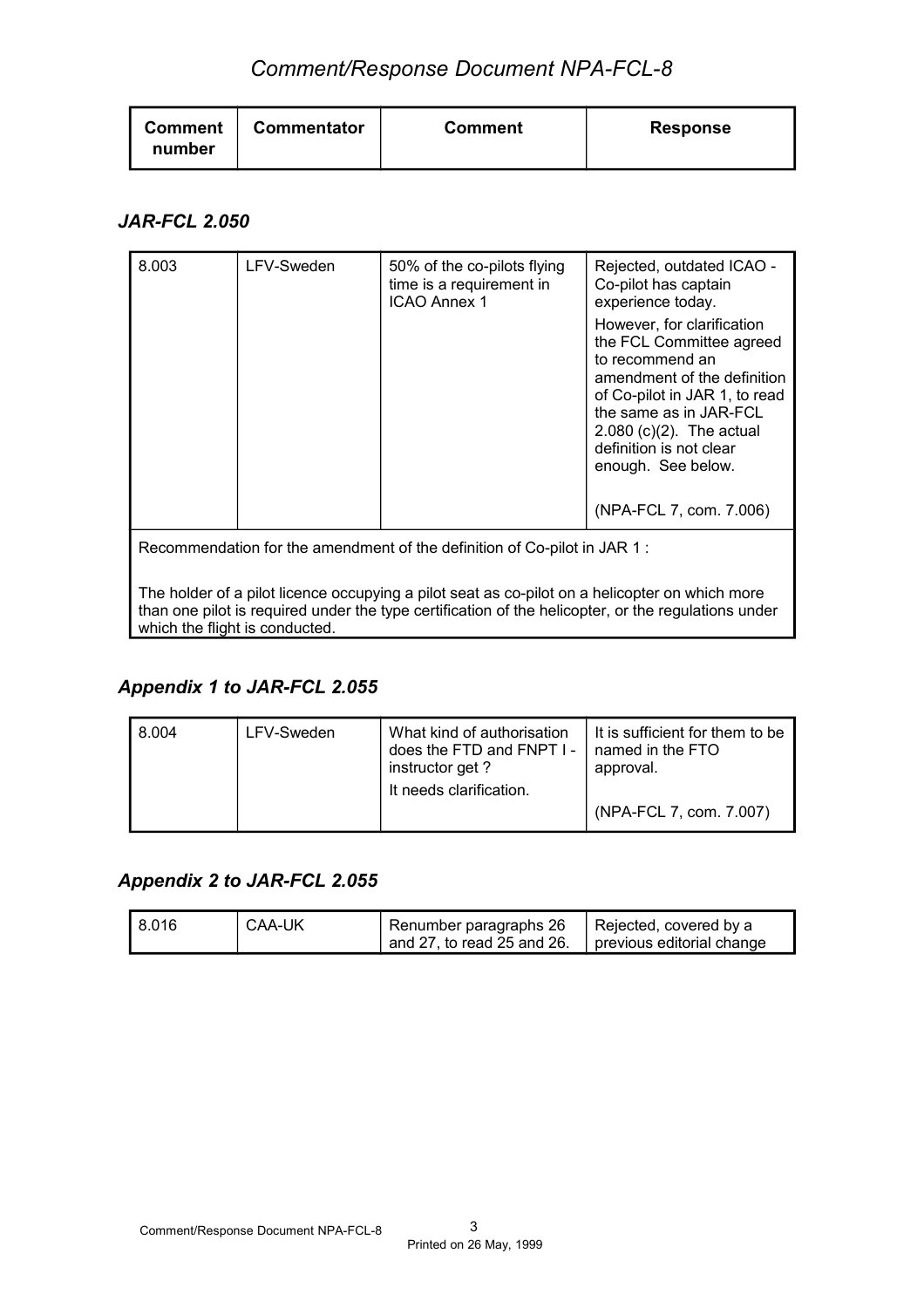| <b>Commentator</b><br><b>Comment</b><br>number | <b>Comment</b> | <b>Response</b> |
|------------------------------------------------|----------------|-----------------|
|------------------------------------------------|----------------|-----------------|

## *Appendix 1 to JAR-FCL 2.075*

| 8.011 | <b>IFALPA</b> | <b>Instructions for Section</b><br>XIV, the use of date in the<br>form should be, e.g. 23<br>Jan 1953. | Rejected, FCL/C agreed<br>that the standardised<br>method for writing the date<br>should be the European<br>system: day, month, year<br>(al in numerals)<br>(NPA-FCL 7, com. 7.081) |
|-------|---------------|--------------------------------------------------------------------------------------------------------|-------------------------------------------------------------------------------------------------------------------------------------------------------------------------------------|
| 8.017 | CAA-UK        | Table on page 3 part xii,<br>delete "aeroplanes" insert<br>"helicopters".                              | Rejected, covered by an<br>previous editorial change                                                                                                                                |

### *JAR-FCL 2.175*

| 8.012<br><b>IFALPA</b> | This paragraph conflicts<br>with the rule contained in<br>JAR-OPS 3.940(b) which<br>requires that for flight<br>under IFR the pilot shall<br>have a valid instrument<br>rating. | Rejected, the FCL<br>Committee decided the<br>new wording should stay<br>(NPA-FCL 7, com. 7.082) |
|------------------------|---------------------------------------------------------------------------------------------------------------------------------------------------------------------------------|--------------------------------------------------------------------------------------------------|
|------------------------|---------------------------------------------------------------------------------------------------------------------------------------------------------------------------------|--------------------------------------------------------------------------------------------------|

### *Appendix 1 to JAR-FCL 2.205*

| 8.018 | CAA-UK | paragraph 12 (b), delete<br>reference to "including"<br>circling". | Rejected, the manoeuvre is<br>part of the basic IR course.<br>Circling approach is not<br>mandatory in the initial IR<br>skill test. |
|-------|--------|--------------------------------------------------------------------|--------------------------------------------------------------------------------------------------------------------------------------|
|-------|--------|--------------------------------------------------------------------|--------------------------------------------------------------------------------------------------------------------------------------|

### *Appendix 1 to JAR-FCL 2.240 & 2.295*

| "if<br>Add after "under IFR",<br>8.013<br>CAA-Denmark<br>applicable" | Accepted. |
|----------------------------------------------------------------------|-----------|
|----------------------------------------------------------------------|-----------|

### *AMC FCL 2.425*

| 8.015 | Alan Mann<br><b>Helicopters</b> | Paragraph 9,<br>1. line 2, add "relating" after<br>two test/checks. | 1. Accepted |
|-------|---------------------------------|---------------------------------------------------------------------|-------------|
|       |                                 | 2. line 3, add "to" before<br>type /rating                          | Editorial   |